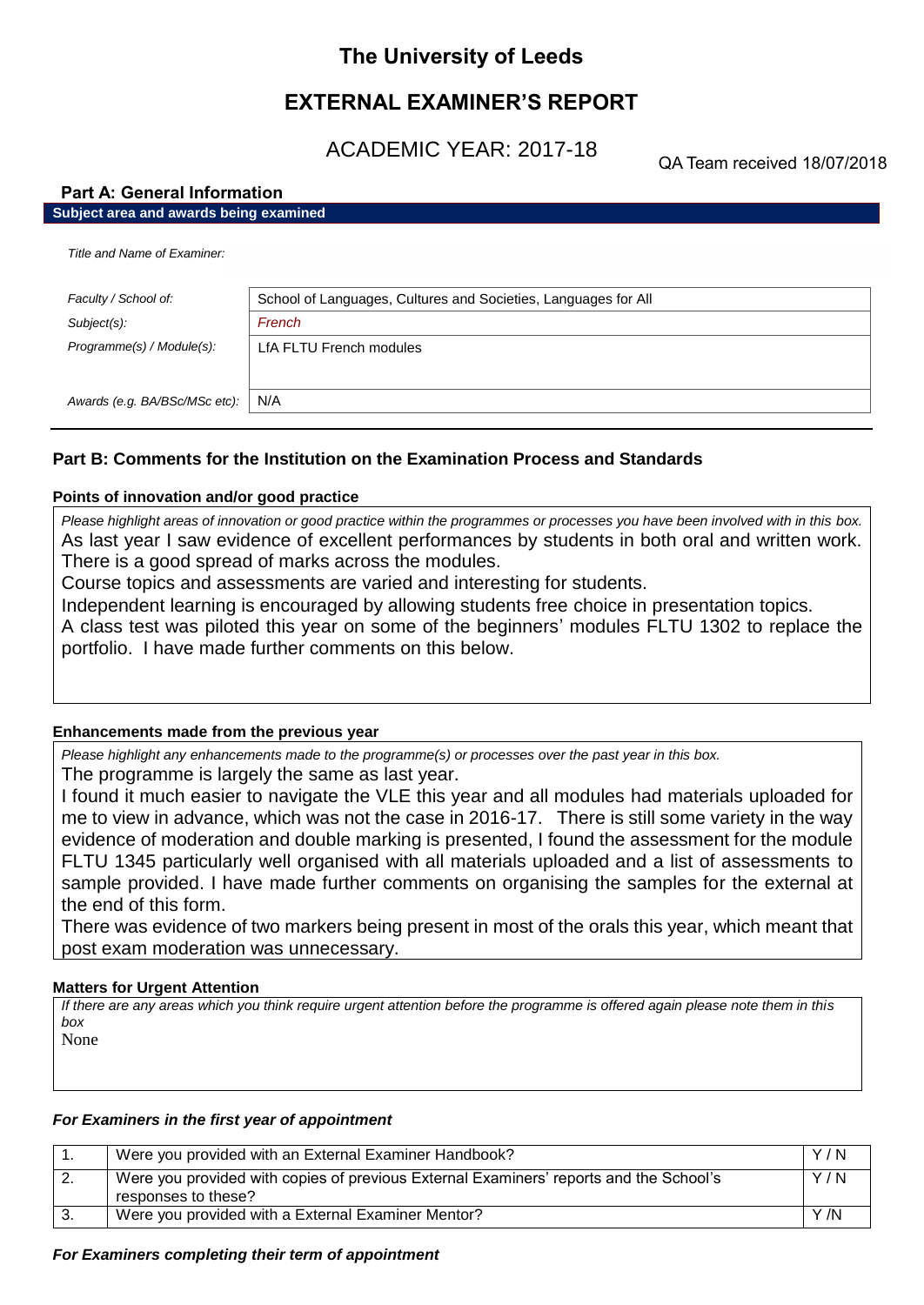| -4. | Have you observed improvements in the programme(s) over the period of your appointment?            | Y/N  |
|-----|----------------------------------------------------------------------------------------------------|------|
| 5.  | Has the school responded to comments and recommendations you have made?                            | Y/N  |
| 6.  | Where recommendations have not been implemented, did the school provide clear reasons for<br>this? | Y/N  |
|     | Have you acted as an External Examiner Mentor?                                                     | Y /N |

*Please comment on your experience of the programme(s) over the period of your appointment, remarking in particular on*  changes from year to year and the progressive development and enhancement of the learning and teaching provision, on *standards achieved, on marking and assessment and the procedures of the School*

## **Standards**

| 8.  | Is the overall programme structure coherent and appropriate for the level of study?                |             |
|-----|----------------------------------------------------------------------------------------------------|-------------|
| 9.  | Does the programme structure allow the programme aims and intended learning outcomes to be<br>met? |             |
| 10. | Are the programme aims and intended learning outcomes commensurate with the level of award?        |             |
| 11. | Did the Aims and ILOs meet the expectations of the national subject benchmark (where relevant)?    | <b>CEFR</b> |
| 12. | Is the programme(s) comparable with similar programmes at other institutions?                      |             |

*Please use this box to explain your overall impression of the programme structure, design, aims and intended learning outcomes.*

The LfA French modules have been designed in accordance with the CEFR. The topics and tasks set are appropriate to the levels and clearly engaging for the students. At all levels students have the opportunity to present topics of personal interest and they work on group presentations in all but beginners' level. There is clear progression from one level to the next both in terms of language acquisition and outcomes.

Group presentations are an important component in the LfA programme and these are valuable in fostering independence, autonomy and group work. I sampled some impressive presentations where students not only presented well but were able to ask and answer questions. The only level where the format did not always give me a clearly differentiated view of the students work was at lower intermediate level. There was a lot of reading, which made the presentations difficult to understand and students struggled to ask each other questions or to understand and answer unprepared questions. As a formative part of the course the Lower Intermediate students benefit from preparing and delivering the presentations but as a summative assessment, differentiation in performance was not always easy to identify. I know the French team consider the presentation to be a valuable part of the course, but wonder if the assessment brief could be modified to discourage reading and to support students in asking and answering questions.

13. Is the influence of research on the curriculum and learning and teaching clear? *Please explain how this is/could be achieved (examples might include: curriculum design informed by current research in the subject; practice informed by research; students undertaking research)* The curriculum is current and comparable to other institutions delivering Languages for All programmes. The materials are engaging and contemporary. Students have the opportunity to present their own research in the target language. 14. Does the programme form part of an Integrated PhD?

*Please comment on the appropriateness of the programme as training for a PhD:*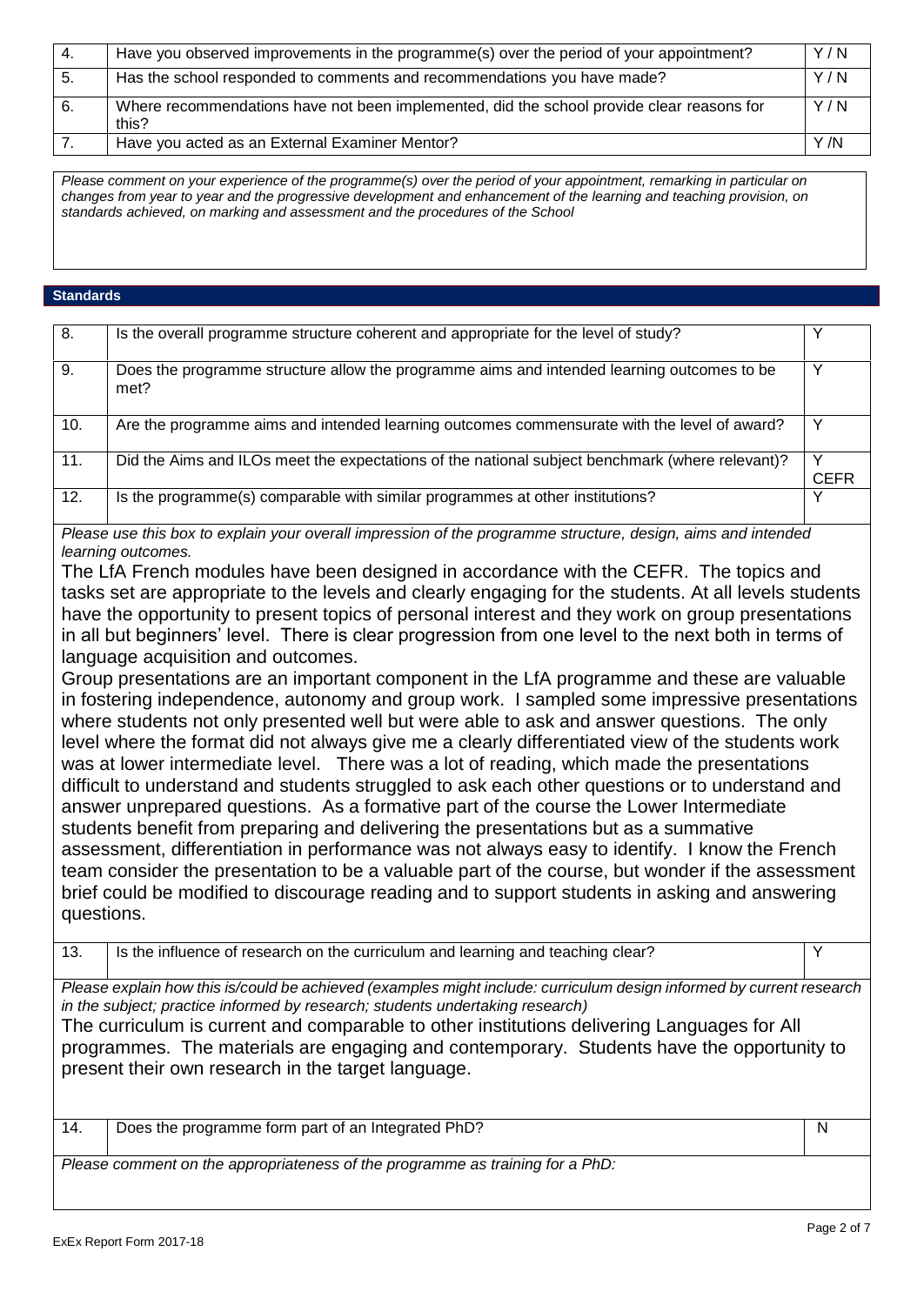| 15. | Does the programme include clinical practice components?                                     | N |
|-----|----------------------------------------------------------------------------------------------|---|
|     |                                                                                              |   |
|     | Please comment on the learning and assessment of practice components of the curriculum here: |   |
|     |                                                                                              |   |
|     |                                                                                              |   |
|     |                                                                                              |   |
| 16. | Is the programme accredited by a Professional or Statutory Regulatory Body (PSRB)?           | N |
|     |                                                                                              |   |
|     | Please comment on the value of, and the programme's ability to meet, PSRB requirements here: |   |
|     |                                                                                              |   |
|     |                                                                                              |   |
|     |                                                                                              |   |

# **Assessment and Feedback**

| Does the programme design clearly align intended learning outcomes with assessment?<br>17.<br>Y<br>Please comment on the assessment methods and the appropriateness of these to the ILOs, in particular: the design<br>and structure of the assessment methods, and the arrangements for the marking of modules and the classification of awards; the<br>quality of teaching, learning and assessment methods that may be indicated by student performance.<br>The LfA French modules and assessments have been designed in accordance with the CEFR.<br>There is clear evidence that LfA tutors adhere to general university marking criteria,<br>benchmarked against assessment of particular language activities. The marking criteria are<br>clear and consistently applied.<br>$\overline{18}$ .<br>Is the design and structure of the assessment methods appropriate to the level of award?<br>Y<br>19.<br>Y<br>Were students given adequate opportunity to demonstrate their achievement of the programme<br>aims and intended learning outcomes?<br>Please comment on the academic standards demonstrated by the students and, where possible, their performance in relation<br>to students on comparable courses; the strengths and weaknesses of the students as a cohort:<br>On all modules there is a good spread of marks and average marks are in all cases around 60%.<br>Where students have failed the module it has been because they have missed a part of the<br>assessment and have usually had mitigating circumstances taken into consideration. There are<br>some excellent performances at every level and at the higher levels, students are able to speak<br>and write freely on a variety of topics.<br>Occasionally there were either exceptionally weak or strong performances where the students<br>may have been placed in the wrong level at the start of the course. Placing students at the<br>correct level is a constant challenge for LfA programmes and as discussed with the team it is<br>often student who register late and perhaps miss some lessons at the beginning of the course<br>who ends up incorrectly placed. Student placement needs to be constantly monitored as it is an<br>important part of QA for elective language programmes across the sector.<br>Please use this box to provide any additional comments you would like to make in relation to assessment and<br>feedback: |  |  |
|-------------------------------------------------------------------------------------------------------------------------------------------------------------------------------------------------------------------------------------------------------------------------------------------------------------------------------------------------------------------------------------------------------------------------------------------------------------------------------------------------------------------------------------------------------------------------------------------------------------------------------------------------------------------------------------------------------------------------------------------------------------------------------------------------------------------------------------------------------------------------------------------------------------------------------------------------------------------------------------------------------------------------------------------------------------------------------------------------------------------------------------------------------------------------------------------------------------------------------------------------------------------------------------------------------------------------------------------------------------------------------------------------------------------------------------------------------------------------------------------------------------------------------------------------------------------------------------------------------------------------------------------------------------------------------------------------------------------------------------------------------------------------------------------------------------------------------------------------------------------------------------------------------------------------------------------------------------------------------------------------------------------------------------------------------------------------------------------------------------------------------------------------------------------------------------------------------------------------------------------------------------------------------------------------------------------------------------------------------------------------------------------------------------------------------------------|--|--|
|                                                                                                                                                                                                                                                                                                                                                                                                                                                                                                                                                                                                                                                                                                                                                                                                                                                                                                                                                                                                                                                                                                                                                                                                                                                                                                                                                                                                                                                                                                                                                                                                                                                                                                                                                                                                                                                                                                                                                                                                                                                                                                                                                                                                                                                                                                                                                                                                                                           |  |  |
|                                                                                                                                                                                                                                                                                                                                                                                                                                                                                                                                                                                                                                                                                                                                                                                                                                                                                                                                                                                                                                                                                                                                                                                                                                                                                                                                                                                                                                                                                                                                                                                                                                                                                                                                                                                                                                                                                                                                                                                                                                                                                                                                                                                                                                                                                                                                                                                                                                           |  |  |
|                                                                                                                                                                                                                                                                                                                                                                                                                                                                                                                                                                                                                                                                                                                                                                                                                                                                                                                                                                                                                                                                                                                                                                                                                                                                                                                                                                                                                                                                                                                                                                                                                                                                                                                                                                                                                                                                                                                                                                                                                                                                                                                                                                                                                                                                                                                                                                                                                                           |  |  |
|                                                                                                                                                                                                                                                                                                                                                                                                                                                                                                                                                                                                                                                                                                                                                                                                                                                                                                                                                                                                                                                                                                                                                                                                                                                                                                                                                                                                                                                                                                                                                                                                                                                                                                                                                                                                                                                                                                                                                                                                                                                                                                                                                                                                                                                                                                                                                                                                                                           |  |  |
|                                                                                                                                                                                                                                                                                                                                                                                                                                                                                                                                                                                                                                                                                                                                                                                                                                                                                                                                                                                                                                                                                                                                                                                                                                                                                                                                                                                                                                                                                                                                                                                                                                                                                                                                                                                                                                                                                                                                                                                                                                                                                                                                                                                                                                                                                                                                                                                                                                           |  |  |

| 20. | Were you provided with guidance relating to the External Examiner's role, powers and<br>responsibilities in the examination process? |     |
|-----|--------------------------------------------------------------------------------------------------------------------------------------|-----|
| 21. | Was the progression and award guidance provided sufficient for you to act effectively as an<br><b>External Examiner?</b>             | N/A |
| 22. | Did you receive appropriate programme documentation for your area(s) of responsibility?                                              |     |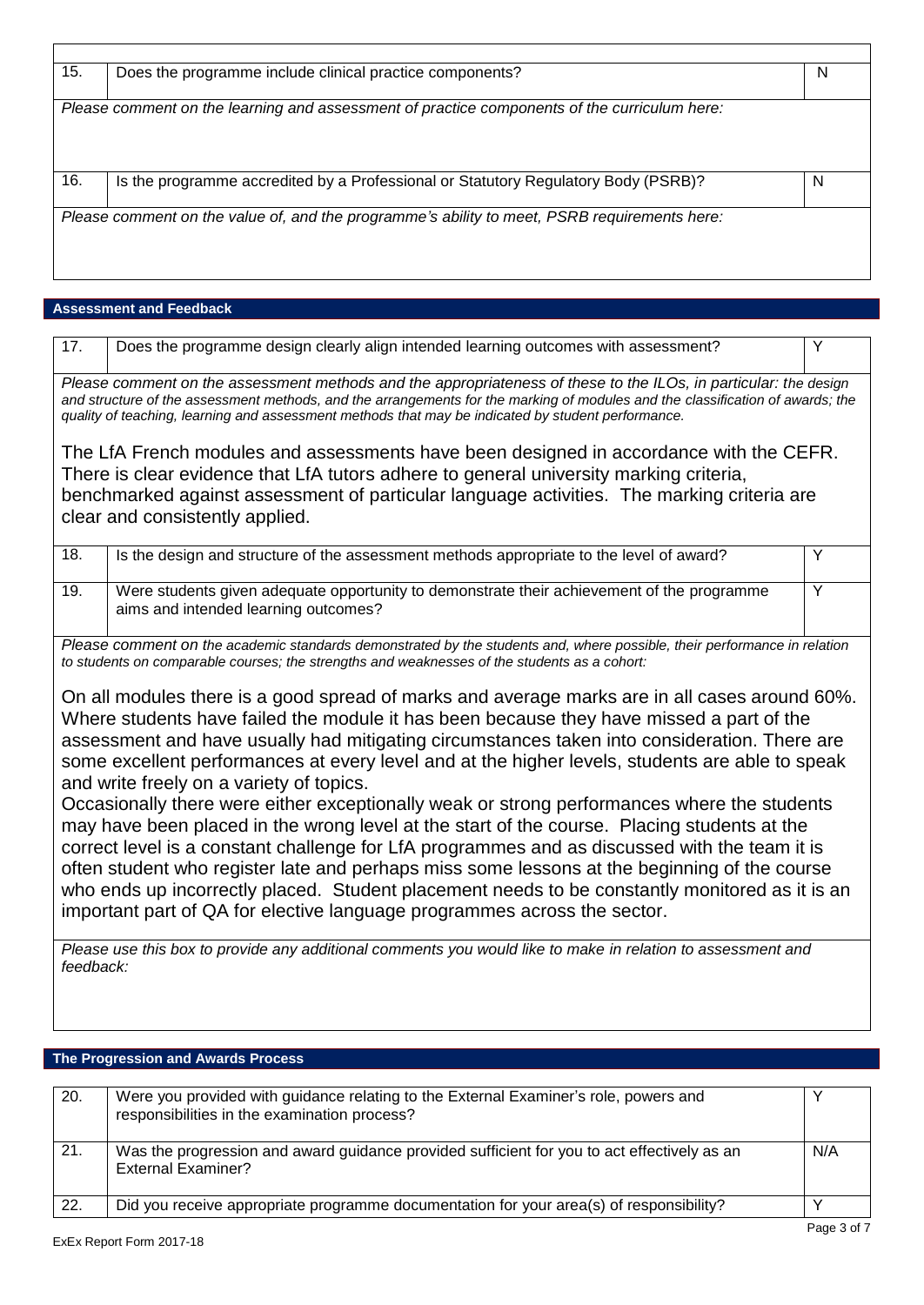| 23. | Did you receive appropriate module documentation for your area(s) of responsibility?                                                                          | Y              |
|-----|---------------------------------------------------------------------------------------------------------------------------------------------------------------|----------------|
| 24. | Did you receive full details of marking criteria applicable to your area(s) of responsibility?                                                                | $\overline{Y}$ |
| 25. | Were you provided with all draft examination papers/assessments?                                                                                              | Y              |
| 26. | Was the nature and level of the assessment questions appropriate?                                                                                             | $\overline{Y}$ |
| 27. | Were suitable arrangements made to consider your comments on assessment questions?                                                                            | Y/N            |
| 28. | Was sufficient assessed work made available to enable you to have confidence in your evaluation<br>of the standard of student work?                           | Y              |
| 29. | Were the examination scripts clearly marked/annotated?                                                                                                        | Y              |
| 30. | Was the choice of subjects for final year projects and/or dissertations appropriate?                                                                          | N/A            |
| 31. | Was the method and standard of assessment appropriate for the final year projects and/or<br>dissertations?                                                    | N/A            |
| 32. | Were the administrative arrangements satisfactory for the whole process, including the operation of<br>the Awards Board?                                      | Y              |
| 33. | Were you able to attend the Awards Board meeting?                                                                                                             | Y              |
| 34. | Were you satisfied with the recommendations of the Awards Board?                                                                                              | $\overline{Y}$ |
| 35. | Were you satisfied with the way decisions from the School Special Circumstances meeting were<br>communicated to the Awards Board?                             | Y/N            |
|     | Please use this box to provide any additional comments you would like to make on the questions above:<br>For the LfA programme, there is no Progression Board |                |

# **Other comments**

# **Please use this box if you wish to make any further comments not covered elsewhere on the form**

The French LfA team sent me all draft papers to review and responded to my feedback.

This year on the module FLTU1302, the portfolio was replaced by an in class test, as a pilot. If it is decided to adopt this form of assessment for the Beginners modules, to replace the portfolio and if it still includes two pieces of writing these need to be given very clear weighting within the test. I would support the change from portfolio to in-class test, as for all but the very best students managing the portfolio from both staff and student perspective can be problematic.

The French team at Leeds also work very hard uploading all work onto the VLE. Especially at the lower levels, where there are a lot of students, I would like to suggest that only a sample of the work from each assessment is uploaded (rather than work from the whole cohort), with clear documentation attached.

In my institution we upload two samples from each classification range, all fails and any work that the markers had difficulty with. The most important aspect of the uploading of assessment material is that I should have an overview of student performance and am easily able to link the evidence of marking and moderation to the student's work, and where appropriate types of feedback given.

As highlighted above, the External Examiners area of the Advanced French module FLTU 1345 is particularly well organised and user friendly. For this module all work is uploaded but where the cohorts are very large a sample of well organised work and documentation, as outlined above is ideal.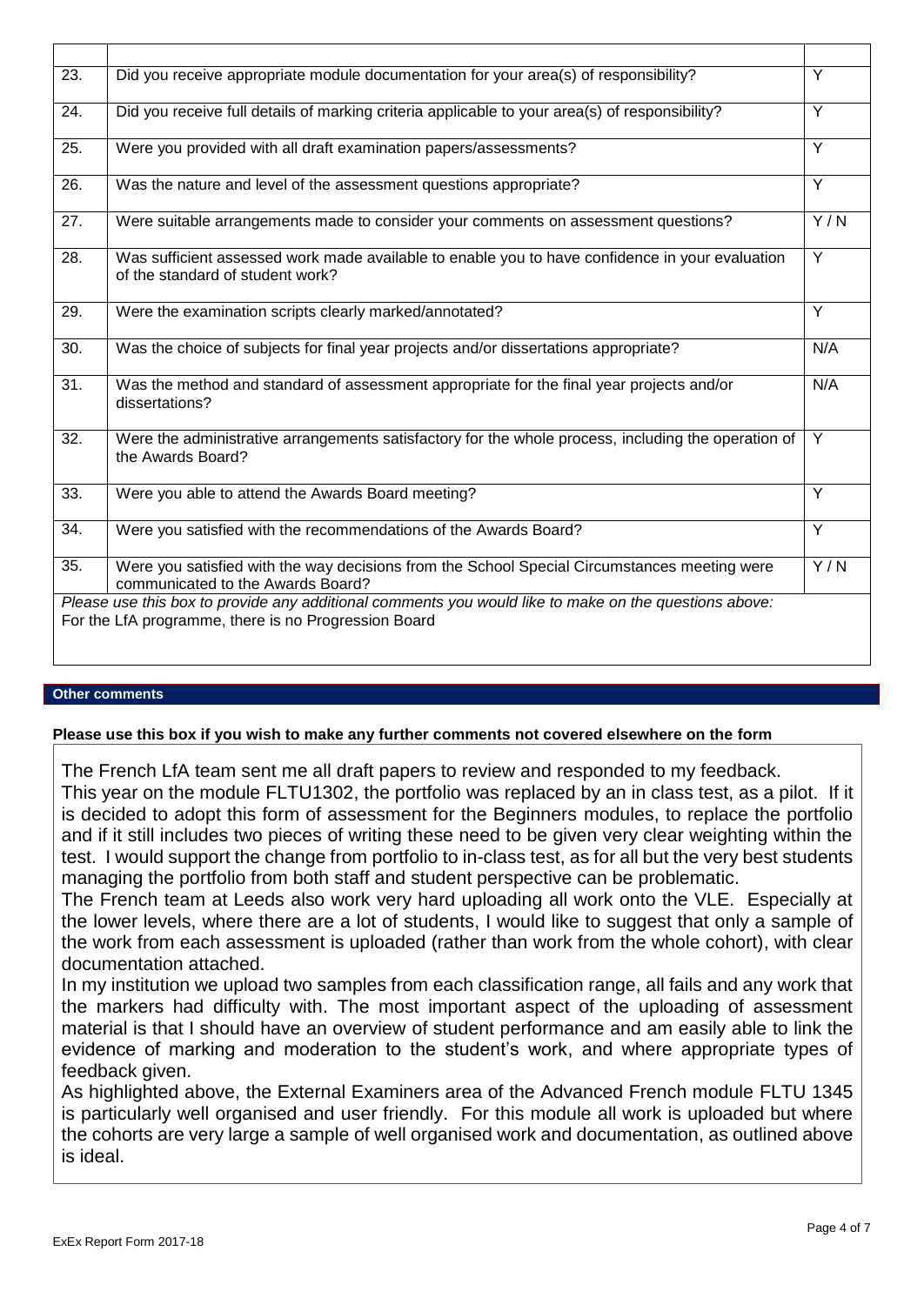| Name of School and Head of School (or nominee) |  |  |
|------------------------------------------------|--|--|
|------------------------------------------------|--|--|

*Title and Name of Examiner:*

| Subject(s):                   | French                                                                           |
|-------------------------------|----------------------------------------------------------------------------------|
| Programme(s) / Module(s):     |                                                                                  |
|                               |                                                                                  |
| Awards (e.g. BA/BSc/MSc etc): |                                                                                  |
|                               |                                                                                  |
| Title and Name of Responder:  |                                                                                  |
| Position*:                    | Director of Languages for all                                                    |
| Faculty / School of:          | AHC/LCS                                                                          |
| Address for communication:    | Michael Sadler Building,<br>University of Leeds, Woodhouse Lane<br>Leeds LS2 9JT |
| Email:                        |                                                                                  |
| Telephone:                    |                                                                                  |
|                               |                                                                                  |

*\*If the individual responding to the report is not the Head of School please state their position within the School.*

#### **Completing the School response**

The completed School response (including the full original report) should be attached to an e-mail and sent to the Pro-Dean for Student Education in the relevant Faculty. Following approval by the Pro-Dean for Student Education, the School must send the response (including the full original report) directly to the External Examiner. A copy must also be emailed to the Quality Assurance Team at gat@leeds.ac.uk. External Examiners should receive a formal response no later than six weeks after receipt of the original report.

#### *Response to Points of innovation and/or good practice*

It is pleasing to see that course topics and assessments are identified as examples of good practice. We are also very pleased to see that the External Examiner is very happy with students' standards.

#### *Response to Enhancements made from the previous year*

We are pleased that our response to the last year's report has helped the external Examiner to access materials on Minerva. We'll continue to address the issues raised by the External Examiner, notably 'variety in the way evidence of moderation and double marking is presented'

#### *Response to Matters for Urgent Attention*

*If any areas have been identified for urgent attention before the programme is offered again please provide a specific response to them here:*

N/A

#### *Response to questions 1-7 (and related comments)*

*Schools may provide a general response; however, where Examiners raise specific points these must be addressed individually:* N/A

#### **Standards**

*Response to questions 8 to 16 (and related comments)*